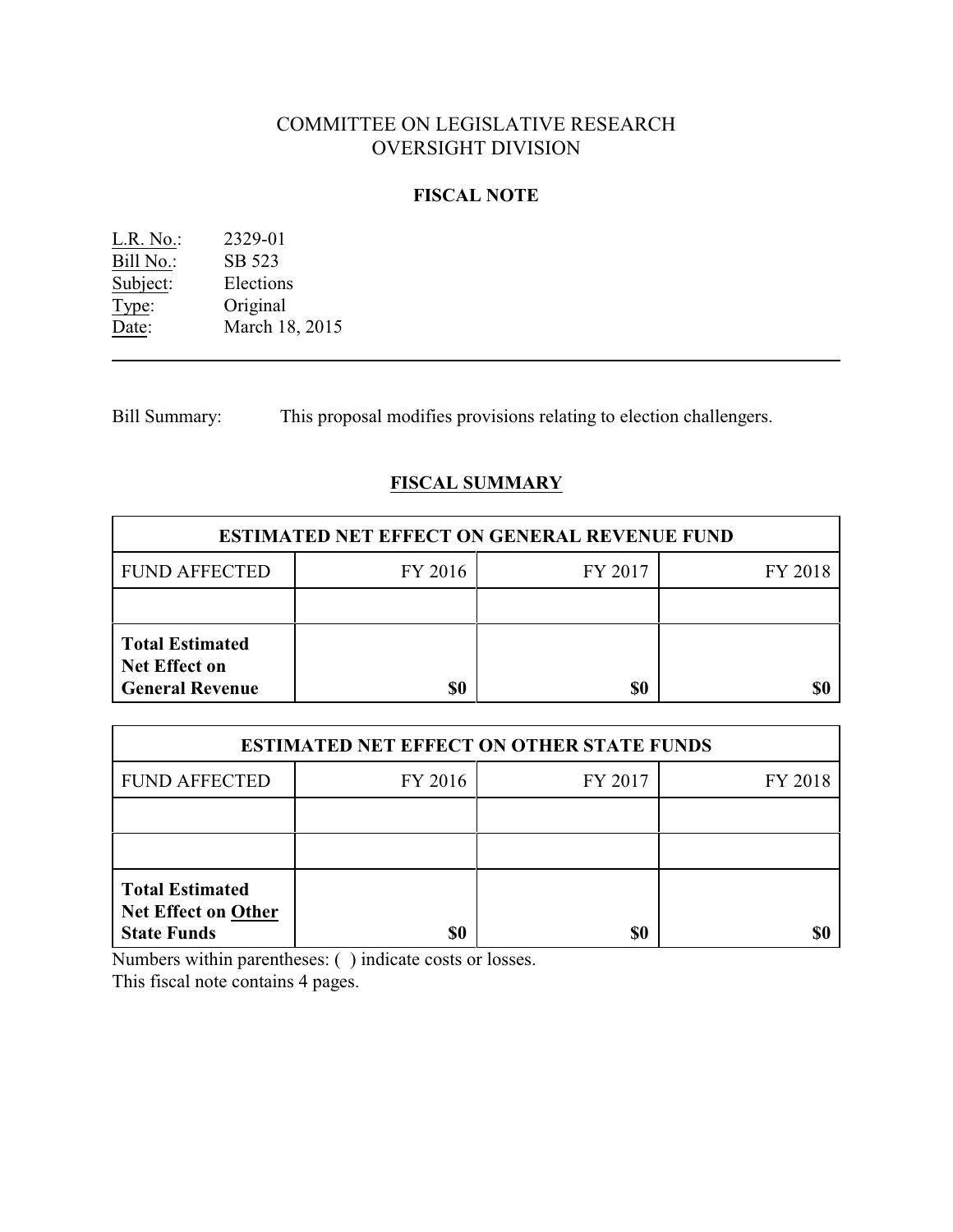| <b>ESTIMATED NET EFFECT ON FEDERAL FUNDS</b>                        |         |         |         |  |
|---------------------------------------------------------------------|---------|---------|---------|--|
| <b>FUND AFFECTED</b>                                                | FY 2016 | FY 2017 | FY 2018 |  |
|                                                                     |         |         |         |  |
|                                                                     |         |         |         |  |
| <b>Total Estimated</b><br>Net Effect on All<br><b>Federal Funds</b> | \$0     | \$0     |         |  |

| <b>ESTIMATED NET EFFECT ON FULL TIME EQUIVALENT (FTE)</b>    |         |         |         |  |
|--------------------------------------------------------------|---------|---------|---------|--|
| <b>FUND AFFECTED</b>                                         | FY 2016 | FY 2017 | FY 2018 |  |
|                                                              |         |         |         |  |
|                                                              |         |         |         |  |
| <b>Total Estimated</b><br><b>Net Effect on</b><br><b>FTE</b> |         |         |         |  |

 $\Box$  Estimated Net Effect (expenditures or reduced revenues) expected to exceed \$100,000 in any of the three fiscal years after implementation of the act.

| <b>ESTIMATED NET EFFECT ON LOCAL FUNDS</b> |         |         |         |  |
|--------------------------------------------|---------|---------|---------|--|
| <b>FUND AFFECTED</b>                       | FY 2016 | FY 2017 | FY 2018 |  |
| <b>Local Government</b>                    | \$0     | \$0     |         |  |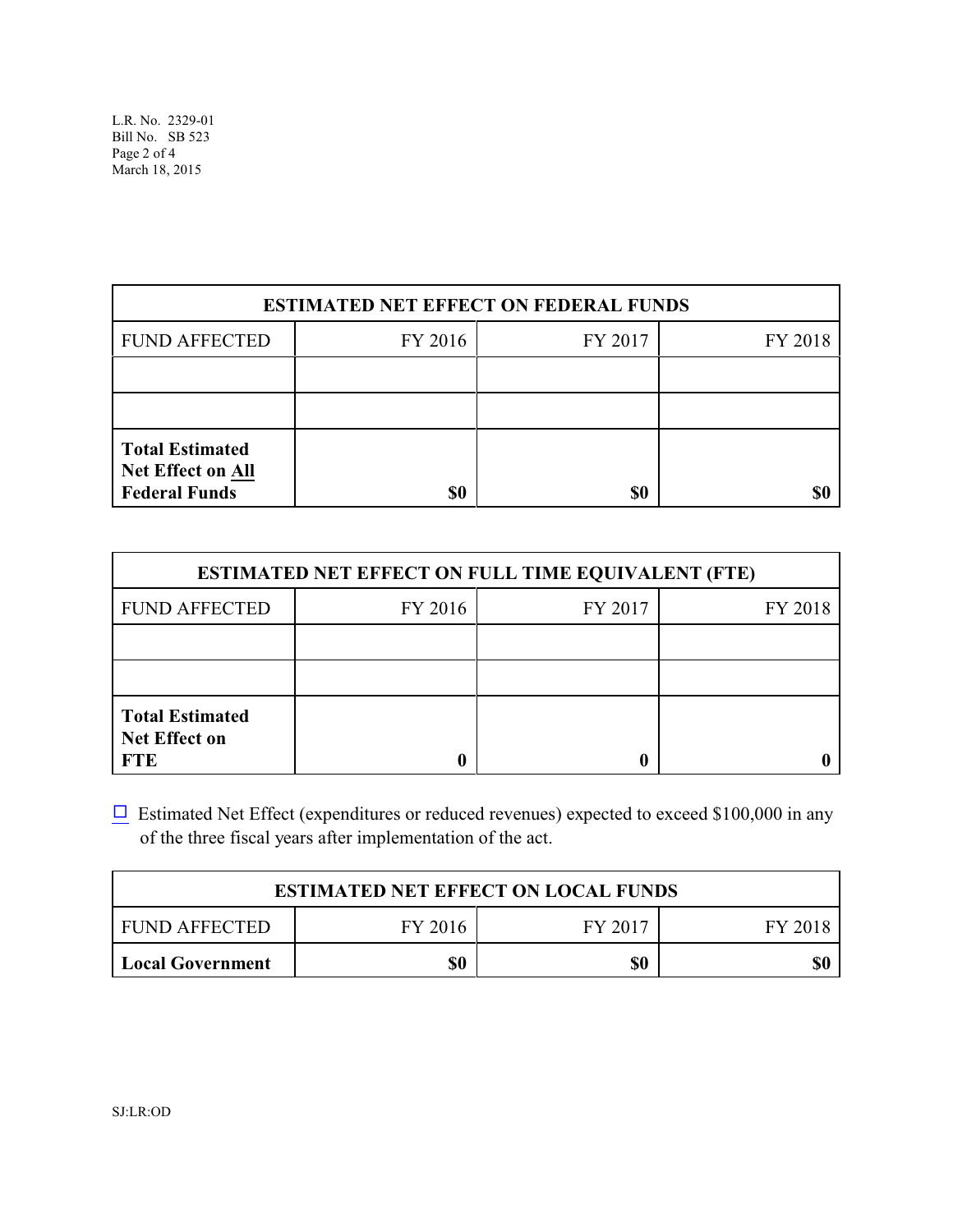L.R. No. 2329-01 Bill No. SB 523 Page 3 of 4 March 18, 2015

### **FISCAL ANALYSIS**

### ASSUMPTION

Officials at the **Kansas City Board of Election Commission** assume the financial impact of this proposal in minimal. However, their concerns center around delays in processing ballots in order to accommodate the challengers.

Officials at the **Office of the Secretary of State**, the **St. Louis County Board of Election Commission**, the **Callaway County Commissioner's Office** and the **Platte County Board of Election Commission** each assume no fiscal impact from this proposal to their respective organizations.

| <b>FISCAL IMPACT - State Government</b> | FY 2016<br>$(10 \text{ Mo.})$ | FY 2017    | FY 2018    |
|-----------------------------------------|-------------------------------|------------|------------|
|                                         | <u>\$0</u>                    | <u>\$0</u> | <u>\$0</u> |
| FISCAL IMPACT - Local Government        | FY 2016<br>$(10 \text{ Mo.})$ | FY 2017    | FY 2018    |
|                                         | <u>\$0</u>                    | <u>\$0</u> | <u>\$0</u> |

#### FISCAL IMPACT - Small Business

No direct fiscal impact to small businesses would be expected as a result of this proposal.

#### FISCAL DESCRIPTION

The proposed legislation appears to have no direct fiscal impact.

This legislation is not federally mandated, would not duplicate any other program and would not require additional capital improvements or rental space.